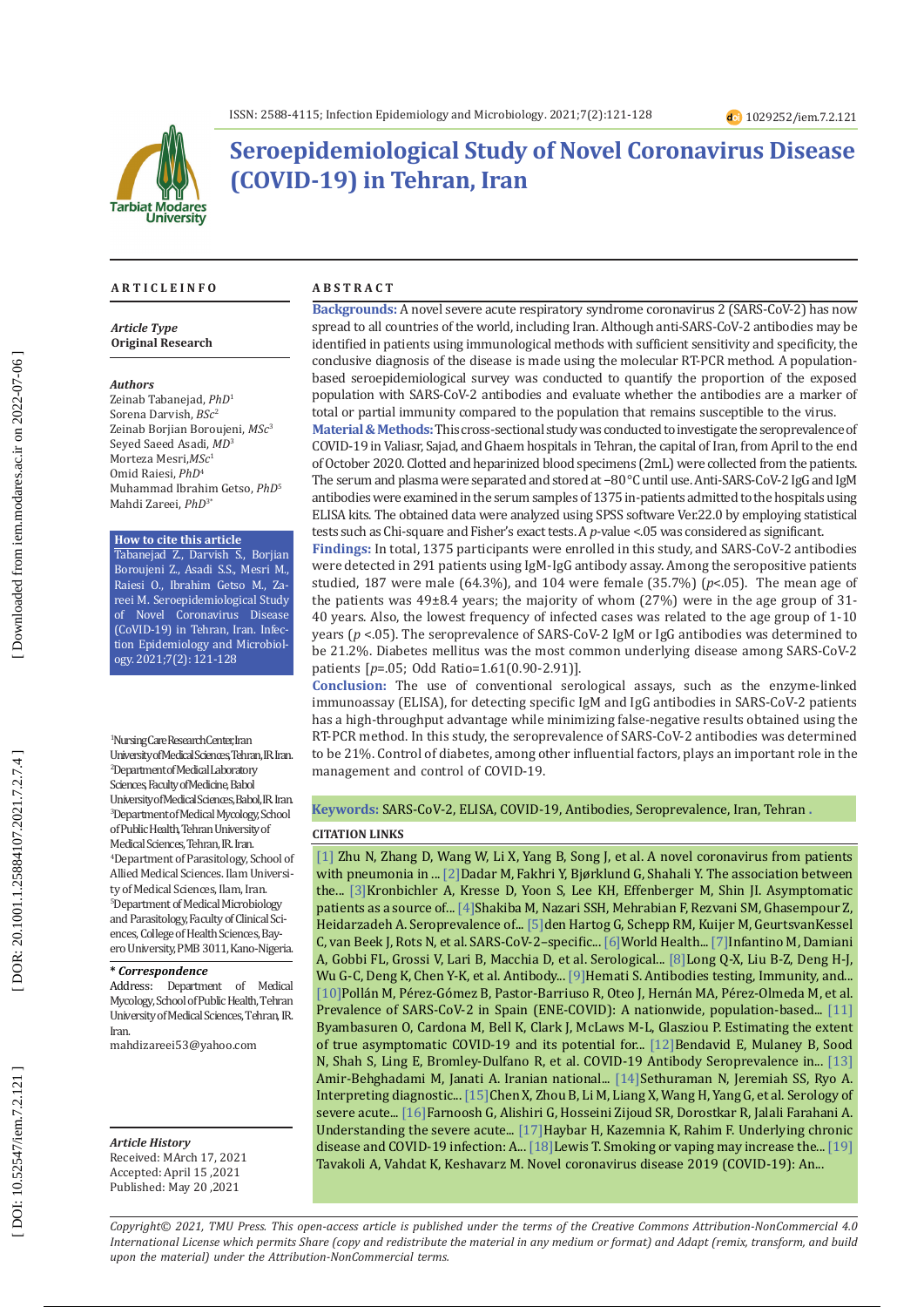## **Introduction**

Since the emergence of the novel severe acute respiratory syndrome coronavirus 2 (SARS -CoV -2) in Wuhan, China, on December 12, 2019, it has spread quickly across the world and developed into a pandemic [ 1 ] . Iran is one of the Middle East countries severely affected by the COVID-19 pandemic. The first cases of SARS-CoV-2 infection in Iran were reported in the city of Qom on February 19, 2020 [ 2 ] . COVID-19 disease manifestations are highly diverse, ranging from asymptomatic/ mild respiratory pneumonia to severe acute respiratory syndrome (SARS). Asymptomatic or subclinical cases of COVID-19 are one of the most important<br>public health challenges because health challenges because they spread the infection and remain undetected in the community. Therefore, vigilant control measures are necessary at every stage of the COVID -19 epidemic to prevent its spread and resurgence. Among other variables, age has been identified as a risk factor for a more severe course of the disease; younger people tend to have moderate or even asymptomatic presentations and therefore play an important role in spreading the infection<br><sup>[3]</sup>. Accordingly, one study revealed that 51% of the confirmed cases, including 10 ship crew and 308 passengers, were asymptomatic  $[4]$ . Although the definitive diagnosis of the disease requires realtime polymerase chain reaction (RT-PCR), immunological and serological tests could detect coronavirus antibodies with appropriate sensitivity and specificity in patients with a wide range of presentations (asymptomatic, mild, moderate, and severe) <sup>[5]</sup>. Combined detection of IgM and IgG is of great value to improve the sensitivity of early diagnosis of COVID -19 <sup>[6]</sup>. These immunoglobulins, which usually appear in the blood of patients 8 to 10

days after the initial symptoms, could be promptly detected by immunological and serological tests with acceptable sensitivity and specificity; thus, they could be considered as an important tool for early detection of asymptomatic carriers in an attempt to control the spread of the infection [7-9 ] . Tehran is the capital and the largest city in the country. It is the most densely populated city in the country and reportedly has the highest number of coronavirus cases. However, the incidence rate per 100,000 people is not as high as that of less densely populated provinces of Semnan, Qom, Markazi, Yazd, Mazandaran, Qazvin, Guilan, Alborz, and Isfahan. Thus, the use of public health awareness campaigns in large and densely populated cities, where most sensitive jobs are located, is of economic and social importance because the increase in the disease prevalence in these cities could impact on other cities in the country  $[2]$ . The proportion of people with SARS-CoV-2 antibodies could be quantified by a population-based seroepidemiological survey information on the proportion of the exposed population, the population that remains susceptible to the virus, and whether the antibodies are a marker of total or partial immunity  $[10]$ .

**Objectives:** This study aimed to determine the seroprevalence of SARS-CoV-2 antibodies and the risk factors associated with SARS-CoV-2 infection in Tehran to provide valid decision grounds for healthcare professionals to effectively prevent, control, and treat the infection.

## **Materials and Methods**

**Study design and samples**: This crosssectional study was conducted to investigate the seroprevalence of COVID-19 in Valiasr, Sajad, and Ghaem hospitals in Tehran, the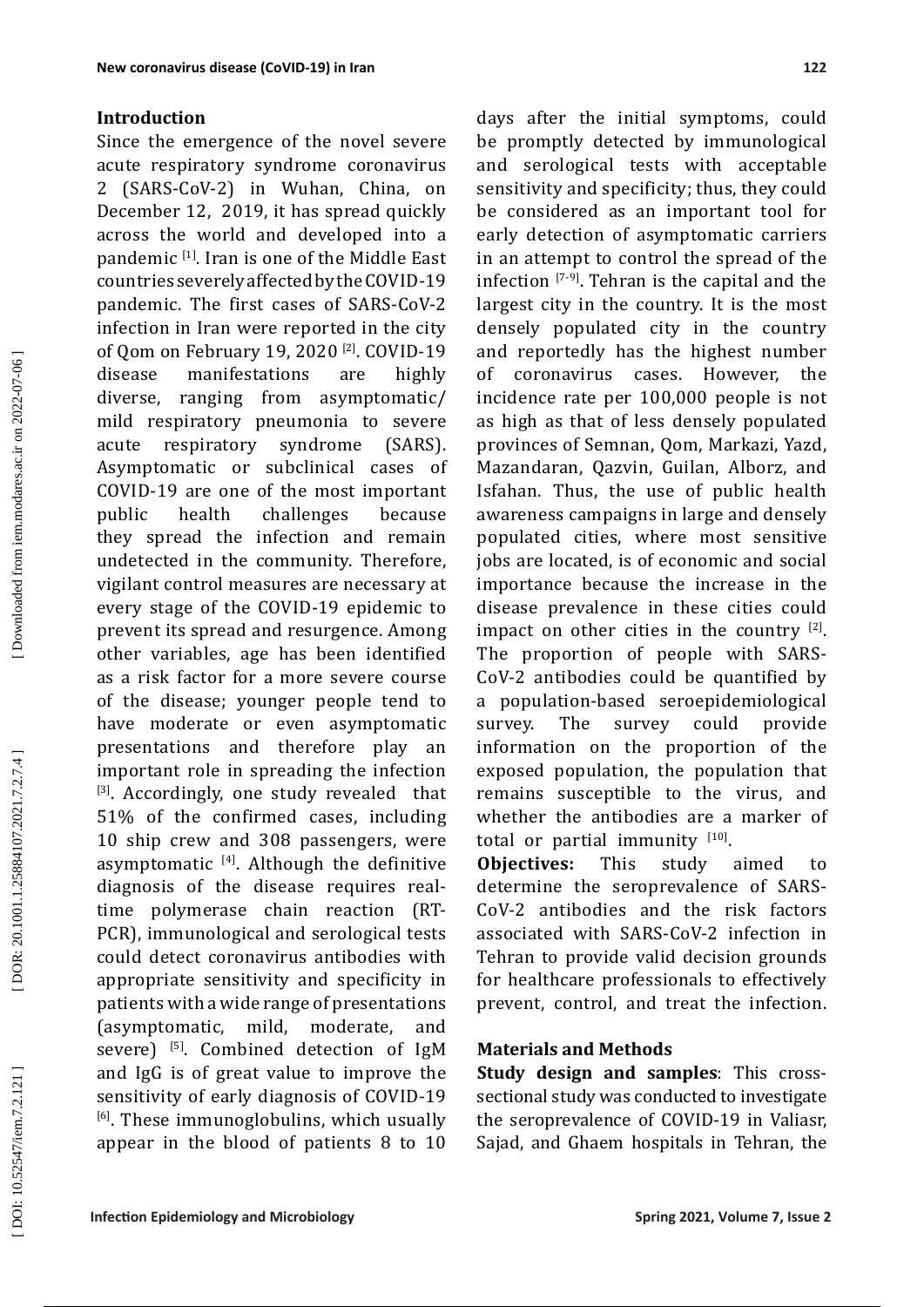capital of Iran, from April to the end of October 2020. These hospitals were referral centers for patients inside and outside Tehran. After receiving informed written consent, 1375 patients with suspected COVID-19 were included in this study according to the Helsinki Declaration. Patients' blood samples were collected according to the infection control guidelines in the hospitals using adequate personal protective equipment.<br>During sample collection, patient's collection, patient's demographic characteristics, including age, gender, occupation, and underlying diseases, as well as other essential information were collected through a questionnaire provided to the patients as well as from the patients' records, respectively.

ELISA assay: Both clotted and heparinized blood samples (2mL each) were collected from the patients. The serum and plasma were separated and stored at −80 °C until use. Anti-SARS-CoV-2 IgG and IgM antibodies were examined in the serum samples of 1375 participants using ELISA kits (IDEAL TASHKHIS Co, IR. Iran). To detect IgM antibody, 100  $\mu$ L of diluted serum (1:50) was added into the wells of a 96-well microplate (coated with N protein) and incubated at 37 °C for 30 min. After washing, 100 µL of enzyme conjugate was added into the wells and then incubated at 37 °C for another 30 min. Following the second wash cycle, 100 µL of substrate was added into the wells and incubated at 25 °C for 15 min. Finally, a stop solution was added to the wells to terminate the reaction. The optical density (OD) of each well was determined by a microplate reader at 450 nm within 30 min. For detecting IgG antibody, the dilution factor was changed (1:100). According to the protocol, the sensitivity of the test was about 61% for IgM antibodies after 7-14 days and 82% for IgG antibodies after 11-15 days from the onset of infection. The performance of the kit was confirmed on 20 blood samples of PCR-

negative volunteers (negative control) and 20 patients with definitive coronavirus (PCR positive) (positive control).

Statistical analyses: The obtained data were analyzed using SPSS software Ver.22.0 by employing statistical tests such as Chi-square and Fisher's exact tests. A *p*-value <.05 was considered as statistically significant.

## **Findings**

In total, 1375 participants were enrolled in this study, and SARS -CoV-2 was detected in 291 patients using IgM -IgG antibody tests. Out of 1375 participants studied, 954 were male (69.4%), and 421 were female (30.6%) (p<.05). The mean age of the patients was 49±8.4 years; the majority of whom (27%) were in the age group of 31-40 years. Also, the lowest frequency of infected cases was related to the age group of 1-10 years (2%) (p <.05). Among all the participants, 291 patients (21.2%) were positive for either IgM or IgG antibodies, indicating a past or present infection (p <.05). Among 291 seropositive patients, 187 (64.3%) were male, and 104 (35.7%) were female (p<.05). The summary of serological findings is shown in Table 1.

A significant difference was observed between the age group over 60 years (as a risk factor) and the other age groups [p <.05; Odd Ratio = 2.72 (1.7-4.35)] (Table 2).

| Gender           | IgM or IgG               |                          | <b>Total</b>  |  |  |
|------------------|--------------------------|--------------------------|---------------|--|--|
|                  | <b>Positive</b><br>N(% ) | <b>Negative</b><br>N(% ) | N(% )         |  |  |
| <b>Male</b>      | 187 (13.6)               | 767 (55.8)               | 954 (69.4)    |  |  |
| <b>Female</b>    | 104(7.6)                 | 317 (23)                 | 421 (30.6)    |  |  |
| <b>Total</b>     | 291 (21.2)               | 1084 (78.8)              | 1375<br>(100) |  |  |
| $P = .03$ , df=1 |                          |                          |               |  |  |

| <b>Table 1)</b> Seroprevalence of new coronavirus patients |
|------------------------------------------------------------|
| by gender                                                  |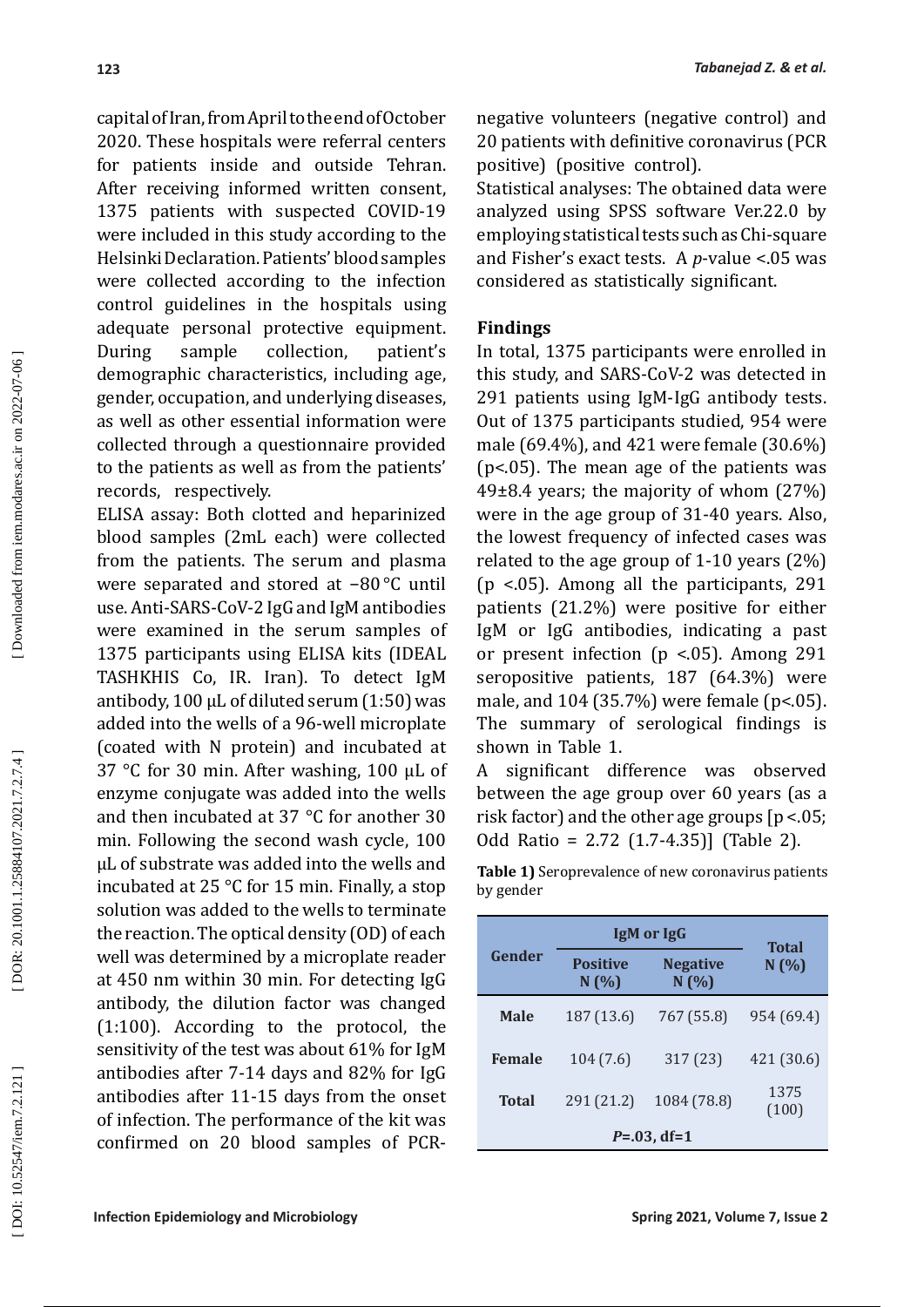|                   | IgM or IgG              |                         | <b>Total</b> |  |  |
|-------------------|-------------------------|-------------------------|--------------|--|--|
|                   | <b>Positive</b><br>N(%) | <b>Negative</b><br>N(%) | N(%)         |  |  |
| $0 - 10$          | 6(0.5)                  | 16(1.2)                 | 22(1.6)      |  |  |
| $11 - 20$         | 15(1.1)                 | 76 (5.5)                | 91(6.6)      |  |  |
| 21-30             | 51(3.7)                 | 286 (20.8)              | 337 (24.5)   |  |  |
| $31 - 40$         | 75 (5.5)                | 296 (21.5)              | 371 (27)     |  |  |
| 41-50             | 72 (5.2)                | 259 (18.8)              | 331 (24.1)   |  |  |
| $51 - 60$         | 40(2.9)                 | 104(7.6)                | 144 (10.5)   |  |  |
| >60               | 32(2.3)                 | 47(3.4)                 | 79 (5.7)     |  |  |
| <b>Total</b>      | 291 (21.2)              | 1084 (78.8)             | 1375 (100)   |  |  |
| $P = 0001$ , df=6 |                         |                         |              |  |  |

**Table 2)** Seroprevalence of new coronavirus patients by age groups

Clinical and laboratory data of the patients were collected and analyzed. In this study, 57 patients (4%) had underlying diseases including diabetes, cardiovascular diseases, autoimmune disorders, respiratory diseases, etc. Diabetes mellitus was the most common underlying disease among SARS -CoV-2

patients [ *p*=.05; Odd Ratio=1.61(0.90-2.91)]. Also, 28% of the participants were government employees, and the rest were self-employed or unemployed. The comparison between government employees and those with other occupations in terms of monthly incidence rate of COVID-19 new



**Figure 1)** Comparison between government employees and those with other occupations in terms of monthly incidence rate of COVID-19 new cases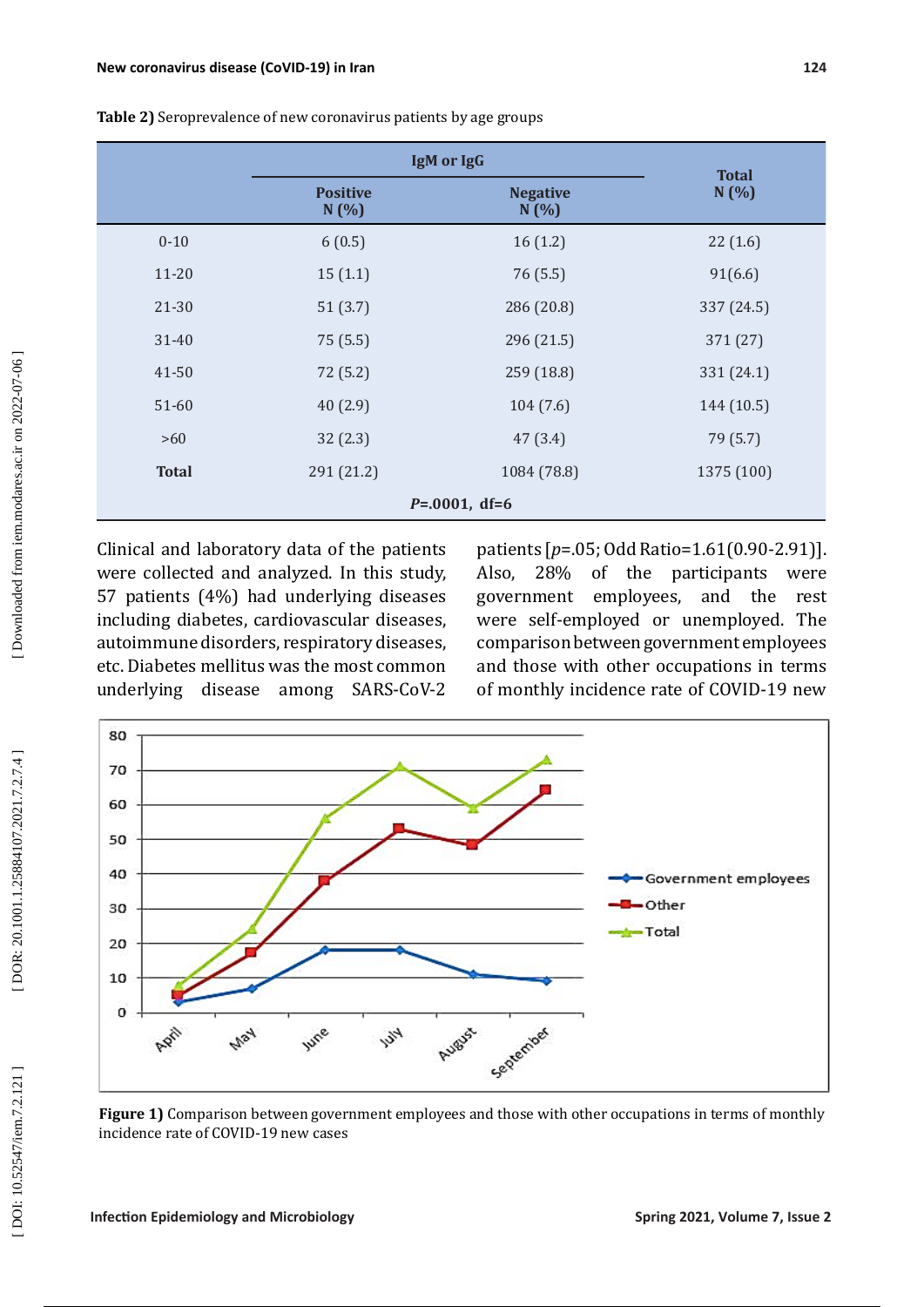cases is shown in Figure 1. Daily incidence rates of new cases and deaths due to COVID-19 in Iran from February 15, 2020 to Jun 9, 2021 are shown in Figure 2. Among the seropositive patients, 66 (22.7%) were in the group of government employees, and 225 (77.3%) were among the other



**Daily Deaths** 

Deaths per Day Data as of 0:00 GMT+8

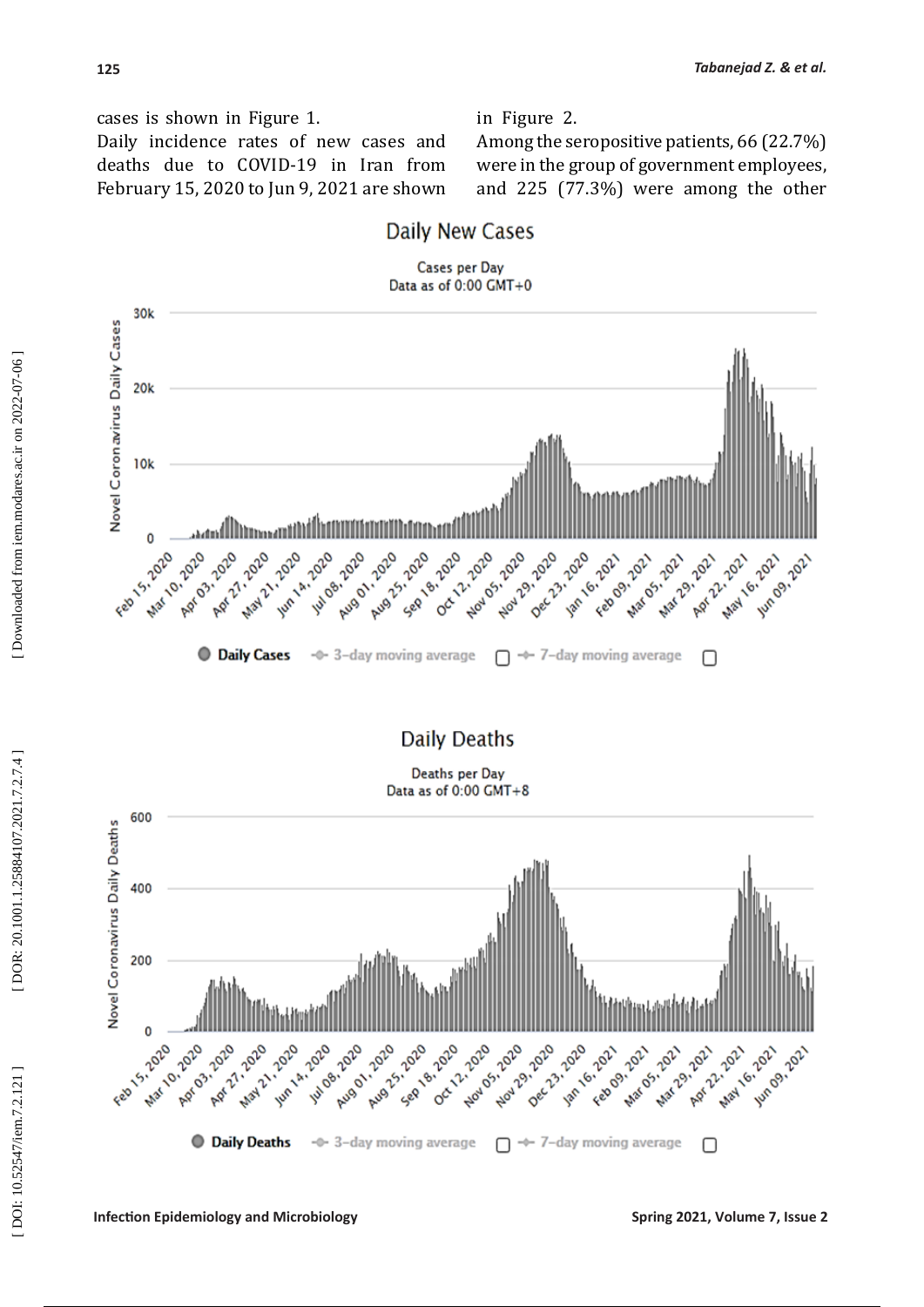groups [p <.05; Odd Ratio = 0.79 (0.6-0.98)]



**Figure 3)** Seroprevalence of new coronavirus patients by the type of occupation

## **Discussion**

COVID-19 emerged as a global threat, affecting 73,809,570 people and causing about 1,642,000 deaths worldwide as of December 16, 2020. According to WHO reports, the overall mortality rate due to COVID-19 was 2.3%. With more than 1,123,000 confirmed cases and more than 52,000 deaths as of December 16, Iran remains as one of severely affected countries in the Middle East. Individuals with undocumented illnesses, whether those who are asymptomatic and do not seek medical treatment or those who are infectious throughout the incubation phase, pose the greatest risk of transmission <sup>[3]</sup>. The proportion of asymptomatic patients reported in different studies varies greatly, ranging from 4 to  $41\%$  <sup>[11]</sup>. This finding reinforces the importance of aggressive measures to identify, treat, or isolate individuals with confirmed SARS-CoV-2 infection and limit their contacts with other people to halt the spread of the epidemic. Despite the definitive diagnosis of the disease by molecular RT-PCR, immunological and serological tests could detect coronavirus antibodies (immunoglobulins) in patients at different stages of the infection with acceptable sensitivity and specificity. A

serological survey is a powerful tool to determine the spread of infectious diseases, particularly in the presence of asymptomatic cases or incomplete diagnosis of those with symptoms  $110$ . According to the current study results, the seroprevalence of SARS-CoV-2 antibodies in Tehran was 21.2%. This result is consistent with the finding of another study conducted in Guilan province  $[4]$ , but much higher than the estimated seroprevalence in California, USA, which was between 2.49 and  $4.16\%$  <sup>[12]</sup>. Besides, by comparing the outcomes of serological methods and that of molecular tests (RT-PCR) performed in Iran, it was found that the results of molecular tests showed a lower prevalence rate of 12%; according to the report of the Ministry of Health of Iran, by the end of October, 4,599,554 tests were performed, of which 545,286 were positive  $[13]$ . The reasons for this discrepancy could be the ease of access to antibody testing, low cost, the desire of clients for cheaper and more accessible methods, and the presence of false-negative results in molecular testing <sup>[14-15]</sup>. Statistical analysis of monthly incidence rate of the disease showed that from the beginning of May to the end of October, the general frequency of infected cases was ascending (*<sup>p</sup>* <.05), but among government employees, after reaching a peak in July and August, it started to decrease while still rising among the unemployed or self-employed people (Figure 1). Mandatory adherence to health protocols among government employees could be one of the reasons for this downward trend after August [ *p*<.05; Odd Ratio=0.79(0.6-0.98)]. These results indicate the commitment of government employees to successfully adhere to health protocols through a unified and coordinated management system. However, the lack of access of unemployed and self-employed people to the government's coordinated management system, impacted and increased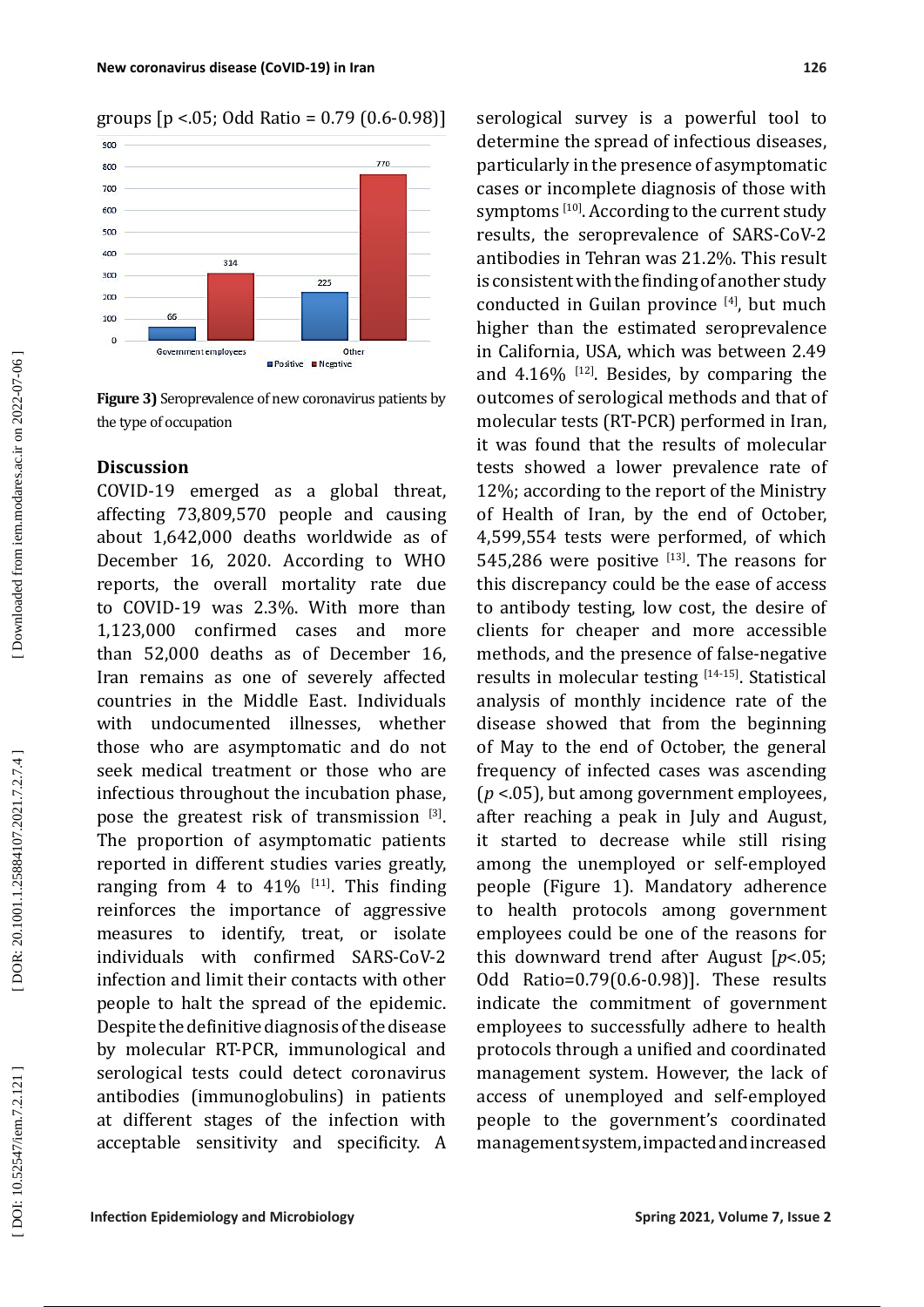the prevalence of the disease among them. In this study, the disease was more prevalent among men than women ( *p* <.05) (Table 1), which may be due to their greater exposure to the disease. Due to the special culture of Iranians, men are more likely to work outside the home than women, they are more at risk of the disease, and even the mortality rate in men is higher than in women. In this study, the mean age of the patients was 49±8.4 years; the majority of whom (27%) were 31- 40 years old. Also, the lowest frequency of infected cases was related to the age group of 1-10 years (2%) ( *p* <.05). These results are in line with the results of a study conducted in Spain, and one of the possible causes of these results is that the age groups of 21 to 50 years are active age groups, and the higher incidence rate of the disease in these active age groups than in other age groups seems reasonable. However, the intragroup comparison of people over 60 years old showed that out of 79 patients, 32 (41%) had coronavirus infection compared to other groups at relatively high risk of infection [ *p* <.05; Odd Ratio = 2.72 (1.7-4.35)] (Table 2). This highlights the need for more effective measures specifically tailored to the elderly. According to the statistical results, failure to observe health protocols increases the prevalence of the disease. General measures to prevent the spread of COVID-19 include effective quarantine and isolation of infected cases, close monitoring of primary contacts, travel restrictions, and personal safety measures. Besides, extension of health protocols to specific occupational groups and individuals with underlying conditions should be done by the authorities  $[16-19]$ .

## **Conclusion**

In this study, the seroprevalence of SARS-CoV-2 antibodies was determined to be 21% in Tehran. Also, the use of conventional serological assays, such as the enzymelinked immunoassay (ELISA), for detecting specific IgM and IgG antibodies in SARS ‐ CoV-2 patients was shown to have a highthroughput advantage while minimizing the false-negative results obtained using the RT-PCR method. It is hoped that the current findings could provide valid decision grounds for healthcare professionals to effectively prevent, control, and treat SARS-CoV-2 infections amid the current pandemic. Control of diabetes among other factors could play an important role in the management and control of COVID-19.

**Acknowledgments:** Sincere gratitude to all staff, professors, and students at Tehran University of Medical Sciences, Iran University of Medical Sciences, Shahid Beheshti University of Medical Sciences, as well as Sajad, Ghaem, and Valiasr hospitals.

**Ethical permission:**The work was approved by the Ethics Committee of Iran University of Medical Sciences (IUMS), Tehran, Iran (no. IR.IUMS.FMD.REC.1399.485). Informed consent was obtained from all participants included in the study.

**Conflicts of interests:** The authors declare no potential conflicts of interest concerning the research, authorship, and/or publication of this article.

**Authors' contribution:**Conceptualization: ZT, MZ; Data curation and formal analysis: SD, MM, ZB; Investigation: SA, MZ; Methodology and project administration: SA, MZ, SD, ZT; Supervision: OR; Validation: MZ, ZT; Writing of original draft: OR, MG; Writing, reviewing, and editing: OR, MG.

**Fundings:** This research was sponsored by Iran's Ministry of health and performed under a research grant from deputy of research at Iran University of Medical Sciences.

**Consent to participate:** A written informed was obtained from all patients.